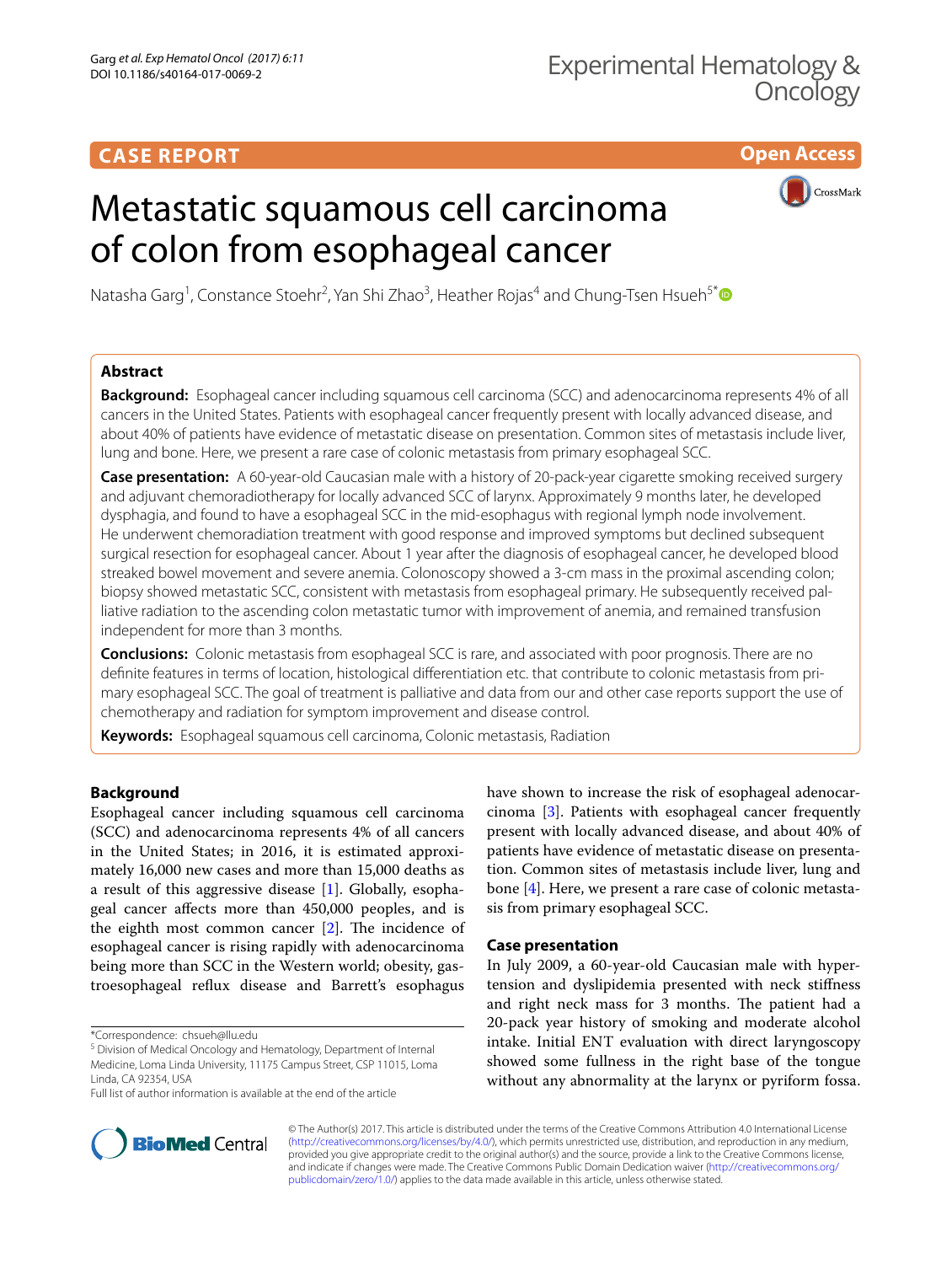CT scan of neck demonstrated a 3.8-cm necrotic mass in the right neck. Ultrasound guided biopsy of the right neck mass was consistent with malignant cells favoring poorly diferentiated SCC. Patient was referred to our center for further work up. Repeat direct laryngoscopy showed a suspicious lesion at the right aryepiglottic fold. He underwent CT scan of chest, abdomen and pelvis plus PET-CT, which showed a right neck mass (4.2 cm  $\times$  3.5 cm) medial to the sternocleidomastoid muscle. A diagnosis of metastatic SCC of the right cervical lymph node with likely primary lesion at the base of the tongue or larynx was made.

Patient underwent right supra-glottis  $CO<sub>2</sub>$  laser laryngectomy and right modifed radical neck dissection in September 2009. Pathology from the right supra-glottis laryngectomy showed 0.6 cm tumor, which was consistent with moderately to poorly diferentiated SCC with clear margins. Right neck dissection showed 3 out of 21 lymph nodes positive for metastatic SCC with the largest being 3 cm in greatest dimension. There was an extra-nodal extension of the tumor. The final diagnosis was T1N2bM0 (Stage IVA) right supra-glottis laryngeal SCC. Patient received adjuvant treatment with chemoradiotherapy completed in January 2010. Two months after completion of adjuvant treatment, the fber-optic laryngoscopy and CT scan of neck showed no evidence of disease.

In October 2010, patient developed dysphagia, and examination of esophagogastroduodenoscopy and showed a stricture at 31 cm, a friable mass at 31–34 cm, Barrett's mucosa noted from 34 to 39 cm, and the diaphragm at 39 cm from the incisors, respectively. Endoscopic ultrasound was done but the scope could not be passed through the stricture, but showed a mass at about 24 cm from the incisors in the paraesophageal area just below the aortic arch. Fine needle aspiration biopsy of the esophageal stricture and mediastinal mass showed poorly diferentiated SCC, positive for p63 and CK 5/6 by immunohistochemical study. Imaging study with PET-CT and CT scan of neck, chest, abdomen and pelvis confrmed locally advanced esophageal cancer with mediastinal lymph node involvement. He underwent chemoradiotherapy with weekly paclitaxel and carboplatin, completed in February 2011. A follow-up CT scan of chest in June 2011 indicated a good treatment response with tumor shrinkage. He declined surgery after completion of chemoradiotherapy.

In November 2011, he developed blood streaked bowel movement and severe anemia with hemoglobin of 5.9 g/dL. He underwent CT scan of abdomen and pelvis and colonoscopy, and was found to have a 3-cm mass in the proximal ascending colon (Fig.  $1$ ). The biopsy showed metastatic SCC (Fig. [2](#page-1-1)). Immunohistochemical

<span id="page-1-0"></span>of a segment of ascending colon due to colonic mass



study showed the tumor was strongly positive for CK 5/6, with foci of weak staining for p63 and negative staining for CK20 or CDX2, which was most consistent with a metastatic lesion rather than a primary colorectal carcinoma. He subsequently received palliative radiation (3000 cGy) to the ascending colon cancer with improvement of anemia, and remained transfusion independent for more than 3 months. In January 2012, he also received palliative radiation for brain metastasis. He was ofered palliative chemotherapy but he refused. He entered hospice in May 2012, and passed away shortly afterwards.

<span id="page-1-1"></span>carcinoma

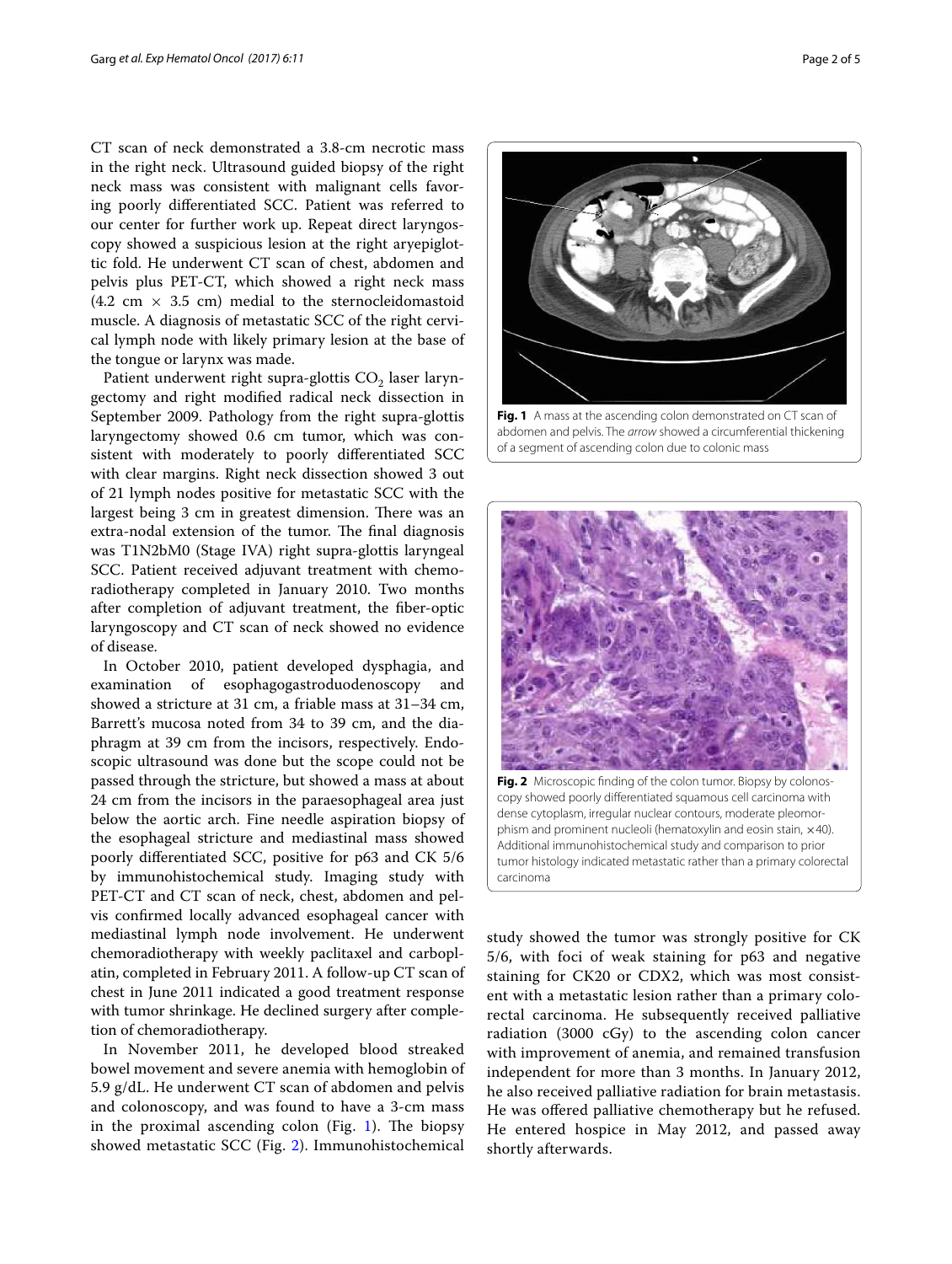## **Discussion**

Our patient initially underwent defnitive surgery and adjuvant chemoradiotherapy for locally advanced laryngeal SCC; the follow-up surveillance examination including endoscopic and CT scan examination showed no evidence of disease. However approximately 10 months after adjuvant treatment, he developed a second primary tumor (SPT), esophageal SCC. It has been shown that patients surviving laryngeal cancer treatment have increased risk of SPT, usually in the aerodigestive tract; the cumulative risk of developing a SPT is found to be 26% at 10 years and 47% at 20 years [\[5](#page-3-4)]. Field cancerization, also known as condemned mucosal syndrome, has been well characterized in patients with SCC of head and neck (SCCHN) [[6](#page-3-5), [7\]](#page-3-6). This concept of field effect in cancer postulates the accumulation of multiple molecular alterations from long-term carcinogen exposure in the upper aerodigestive tract leads to an increased risk of malignant transformation in the whole tissue region. Active tobacco use has been shown to increase the risk of SPT in patients with SCCHN [\[8](#page-3-7)]. In a phase III study, chemoprevention with isotretinoin reduced the incidence of SPT in patients with SCCHN, but the decrease in SPT did not lead to an increase in overall survival [\[9](#page-3-8), [10\]](#page-3-9). Therefore, life style modification including smoking cessation, close surveillance and imaging study based on symptoms and clinical examination but not chemoprevention are recommended in SCCHN patients with increased risk of SPT [[11\]](#page-3-10).

Esophageal cancer is among the top 10 leading cause of cancer-related mortality and common cancer worldwide. There is a decreasing incidence of esophageal SCC but increasing incidence of esophageal adenocarcinoma in the Western world. Most patients present with locally advanced disease which requires combined-modality treatment including chemoradiotherapy with or without surgery. Neoadjuvant chemoradiation followed by surgery has been shown to improve local control, diseasefree survival and overall survival compared to surgery alone [\[12](#page-3-11)]. For patients with locally advanced disease and unft for surgery, the addition of concurrent chemotherapy to radiotherapy provides a chance of long-term survival  $[13]$  $[13]$ . The liver, lung and the bones are common sites of metastases in esophageal cancer.

Our patient declined surgery after chemoradiotherapy for locally advanced esophageal SCC, and developed metastatic disease to ascending colon with severe hematochezia and anemia about 9 months afterwards. His symptoms improved after palliative radiation to colonic metastasis, and remained transfusion independent for more than 3 months. He also developed brain metastasis and received brain radiotherapy before succumbing to esophageal cancer about 6 months after being diagnosed with metastatic disease.

The predominant histology type of primary colorectal cancer is adenocarcinoma; less common ones include neuroendocrine tumor, lymphoma, sarcoma and SCC [[14\]](#page-3-13). The incidence of primary colorectal SCC is about 0.4% of colorectal cancers, and more than 90% of cases are at the rectum which may be associated with human papillomavirus infection and shares similar carcinogenesis process as anal canal SCC [[15](#page-3-14)]. Metastatic involvement of the colon is a rare occurrence and is extremely rare from primary extraabdominal tumors. There are case reports of metastatic colon cancer from primary malignancy such as melanoma, SCC of the lung, gastric adenocarcinoma, and invasive ductal breast carcinoma  $[16-18]$  $[16-18]$  $[16-18]$ . To this date, there are three case reports from Asia published in English literature describing colonic metastasis from primary esophageal SCC [\[19–](#page-3-17)[21\]](#page-4-0). All reported cases were identified as synchronous metastasis to colon from primary esophageal SCC (Table [1\)](#page-2-0). Our patient is the first case in Western world with metachronous colonic metastasis from primary esophageal SCC. The colonic metastasis was unlikely from laryngeal cancer due to the timing and characteristic of metastasis, but most likely due to retrograde lymphatic spreading from esophageal SCC [[22\]](#page-4-1).

For patients with metastatic esophageal SCC, the goal of treatment is palliative to improve quality of life and survival, which requires multi-disciplinary approach including pain and symptom management. Our patient declined chemotherapy but received colonic radiation with improved symptoms and independency of blood transfusion lasting for 3 months. Palliative chemotherapy has yet to demonstrate survival improvement compared to best supportive care, but is frequently used with

<span id="page-2-0"></span>**Table 1 Published cases of colonic metastasis from esophageal squamous cell carcinoma**

| Authors and published year            | <b>Location</b> | Timing       | Symptom  | <b>Treatment</b> | Survival from colonic metastasis |
|---------------------------------------|-----------------|--------------|----------|------------------|----------------------------------|
| Karwasra et al. 2002 [19]             | Transverse      | Synchronous  | None     | Resection        | Unknown                          |
| Iwase et al. 2004 [20]                | Sigmoid         | Synchronous  | Bleeding | Chemotherapy     | l year                           |
| Shimada et al. 2014 [21]              | Transverse      | Synchronous  | None     | Resection        | 2.5 months                       |
| Garg et al. 2017 (the present report) | Ascendina       | Metachronous | Bleeding | Radiation        | 6 months                         |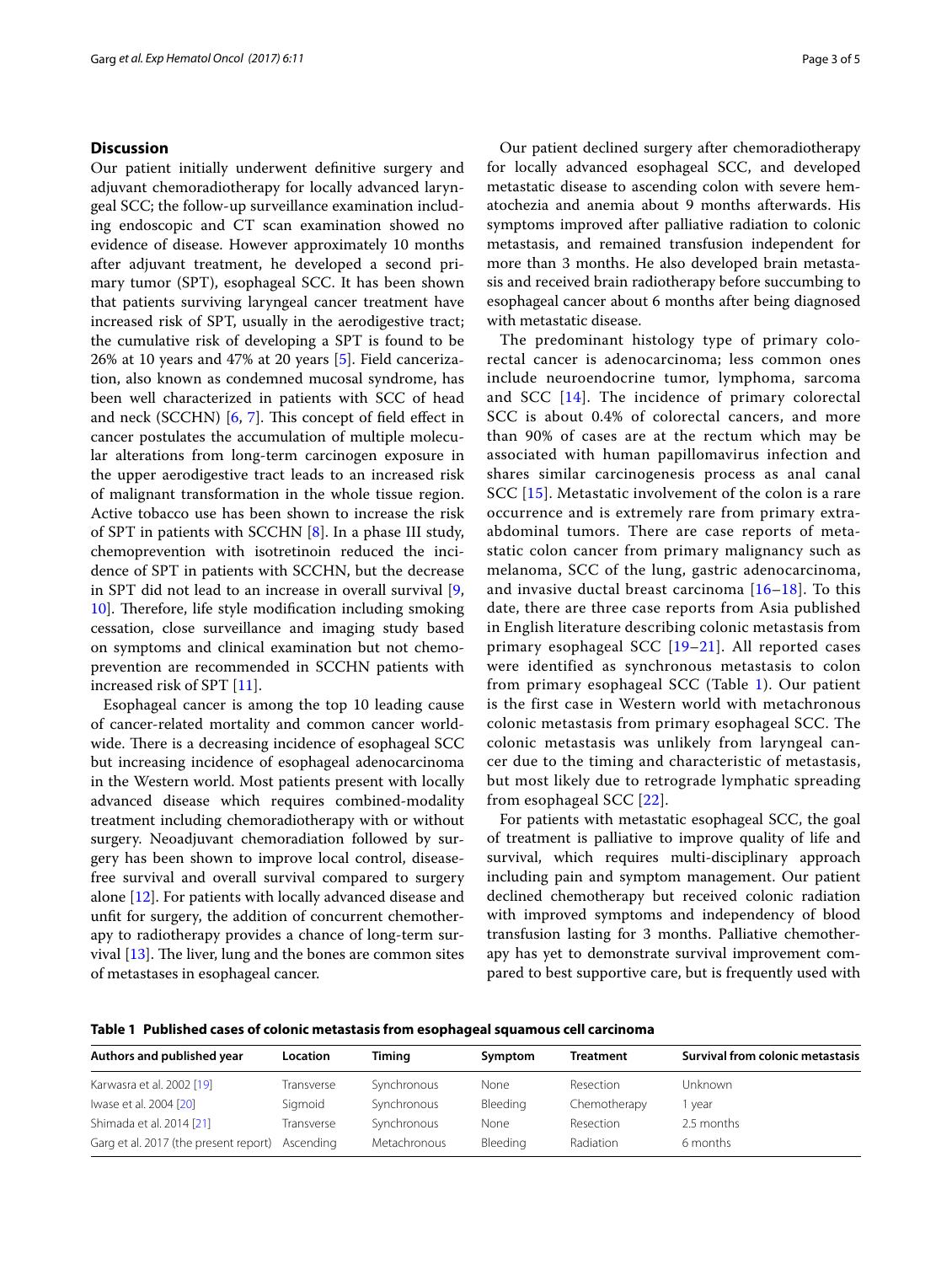platinum-based regimen [[23](#page-4-2)]. Targeted therapy such as inhibitors of angiogenesis and epidermal growth factor receptor provides no additional beneft to chemotherapy [[24,](#page-4-3) [25\]](#page-4-4). Immunotherapy with PD-1 inhibitor has demonstrated promising activity in early-phase study, and may eventually change the treatment landscape for metastatic esophageal SCC [\[26\]](#page-4-5).

### **Conclusions**

Colonic metastasis from esophageal SCC is rare, and associated with poor prognosis. There are no definite features in terms of location, histological diferentiation etc. that contribute to colonic metastasis from primary esophageal SCC. The goal of treatment is palliative and data from our and other case reports support the use of chemotherapy and radiation for symptom improvement and disease control.

#### **Abbreviations**

SCC: squamous cell carcinoma; SPT: second primary tumor; SCCHN: squamous cell carcinoma of head and neck.

#### **Authors' contributions**

NG, CS, and CTH designed the report. YSZ, HR and CTH performed clinical examination and collected the patient's clinical data. NG, CS, and CTH analyzed the data and wrote the paper. All authors read and approved the fnal manuscript.

#### **Author details**

<sup>1</sup> Department of Hematology-Oncology, North Shore University Hospital and Long Island Jewish Medical Center, Northwell Health System, Manhasset, NY 11030, USA.<sup>2</sup> AIS Cancer Center, 2620 Chester Ave, Bakersfield, CA 93301, USA. 3 Division of Gastroenterology and Hepatology, Department of Internal Medicine, Loma Linda University, Loma Linda, CA 92354, USA. <sup>4</sup> Department of Pathology and Human Anatomy, Loma Linda University, Loma Linda, CA 92354, USA.<sup>5</sup> Division of Medical Oncology and Hematology, Department of Internal Medicine, Loma Linda University, 11175 Campus Street, CSP 11015, Loma Linda, CA 92354, USA.

#### **Acknowledgements**

Not applicable.

#### **Competing interests**

The authors declare that they have no competing interests.

#### **Availability of data and materials**

Data sharing not applicable to this article as no datasets were generated or analyzed.

#### **Consent for publication**

The patient involved in this study gave his informed consent authorizing use and disclosure of his protected health information.

#### **Ethics approval and consent to participate**

Institutional review board's statement is not needed for this case report per institutional review board's policy at Loma Linda University.

#### **Publisher's Note**

Springer Nature remains neutral with regard to jurisdictional claims in published maps and institutional affiliations.

Received: 8 February 2017 Accepted: 1 April 2017

#### Published online: 18 April 2017

#### **References**

- <span id="page-3-0"></span>Siegel RL, Miller KD, Jemal A. Cancer statistics, 2016. CA Cancer J Clin. 2016;66(1):7–30.
- <span id="page-3-1"></span>Pennathur A, Gibson MK, Jobe BA, Luketich JD. Oesophageal carcinoma. Lancet. 2013;381(9864):400–12.
- <span id="page-3-2"></span>3. Zhang Y. Epidemiology of esophageal cancer. W J Gastroenterol. 2013;19(34):5598–606.
- <span id="page-3-3"></span>4. Quint LE, Hepburn LM, Francis IR, Whyte RI, Orringer MB. Incidence and distribution of distant metastases from newly diagnosed esophageal carcinoma. Cancer. 1995;76(7):1120–5.
- <span id="page-3-4"></span>5. Gao X, Fisher SG, Mohideen N, Emami B. Second primary cancers in patients with laryngeal cancer: a population-based study. Int J Radiat Oncol. 2003;56(2):427–35.
- <span id="page-3-5"></span>6. Slaughter DP, Southwick HW, Smejkal W. Field cancerization in oral stratifed squamous epithelium; clinical implications of multicentric origin. Cancer. 1953;6(5):963–8.
- <span id="page-3-6"></span>7. Sabharwal R, Mahendra A, Moon NJ, Gupta P, Jain A, Gupta S. Genetically altered felds in head and neck cancer and second feld tumor. South Asian J Cancer. 2014;3(3):151–3.
- <span id="page-3-7"></span>8. Khuri FR, Kim ES, Lee JJ, Winn RJ, Benner SE, Lippman SM, Fu KK, Cooper JS, Vokes EE, Chamberlain RM, et al. The impact of smoking status, disease stage, and index tumor site on second primary tumor incidence and tumor recurrence in the head and neck retinoid chemoprevention trial. Cancer Epidemiol Biomark Prev. 2001;10(8):823–9.
- <span id="page-3-8"></span>9. Benner SE, Pajak TF, Lippman SM, Earley C, Hong WK. Prevention of second primary tumors with isotretinoin in patients with squamous cell carcinoma of the head and neck: long-term follow-up. J Natl Cancer Inst. 1994;86(2):140–1.
- <span id="page-3-9"></span>10. Hong WK, Lippman SM, Itri LM, Karp DD, Lee JS, Byers RM, Schantz SP, Kramer AM, Lotan R, Peters LJ, et al. Prevention of second primary tumors with isotretinoin in squamous-cell carcinoma of the head and neck. N Engl J Med. 1990;323(12):795–801.
- <span id="page-3-10"></span>11. Halimi C, Barry B, De Raucourt D, Choussy O, Dessard-Diana B, Hans S, Lafarge D, work-group S: Guidelines of the French Society of Otorhinolaryngology (SFORL), short version. Diagnosis of local recurrence and metachronous locations in head and neck oncology. Eur Ann Otorhinolaryngol Head Neck Dis. 2015;132(5):287–90.
- <span id="page-3-11"></span>12. van Hagen P, Hulshof MC, van Lanschot JJ, Steyerberg EW, van Berge Henegouwen MI, Wijnhoven BP, Richel DJ, Nieuwenhuijzen GA, Hospers GA, Bonenkamp JJ, et al. Preoperative chemoradiotherapy for esophageal or junctional cancer. N Engl J Med. 2012;366(22):2074–84.
- <span id="page-3-12"></span>13. Herskovic A, Russell W, Liptay M, Fidler MJ, Al-Sarraf M. Esophageal carcinoma advances in treatment results for locally advanced disease: review. Ann Oncol. 2012;23(5):1095–103.
- <span id="page-3-13"></span>14. Thomas RM, Sobin LH. Gastrointestinal cancer. Cancer. 1995;75(1 Suppl):154–70.
- <span id="page-3-14"></span>15. Stewart SL, Wike JM, Kato I, Lewis DR, Michaud F. A population-based study of colorectal cancer histology in the United States, 1998–2001. Cancer. 2006;107(5 Suppl):1128–41.
- <span id="page-3-15"></span>16. Tessier DJ, McConnell EJ, Young-Fadok T, Wolff BG. Melanoma metastatic to the colon: case series and review of the literature with outcome analysis. Dis Colon Rectum. 2003;46(4):441–7.
- 17. Stinchcombe TE, Socinski MA, Gangarosa LM, Khandani AH. Lung cancer presenting with a solitary colon metastasis detected on positron emission tomography scan. J Clin Oncol. 2006;24(30):4939–40.
- <span id="page-3-16"></span>18. Lee HC, Yang MT, Lin KY, Tu HY, Zhang TA, Chen PH. Metastases from gastric carcinoma to colon in the form of multiple fat elevated lesions: a case report. Kaohsiung J Med Sci. 2004;20(11):552–7.
- <span id="page-3-17"></span>19. Karwasra RK, Garg P, Godara R, Yadav V. Colonic metastasis from squamous cell carcinoma of esophagus. Indian J Gastroenterol. 2002;21(5):207.
- <span id="page-3-18"></span>20. Iwase H, Indo T, Shimada M, Tsuzuki T, Nakarai K, Kaida S, Doi R, Okeya M, Kato E. Esophageal cancer with colonic metastasis successfully treated by chemoradiotherapy followed by chemotherapy with S-1 and cisplatin. Int J Clin Oncol. 2004;9(5):398–402.